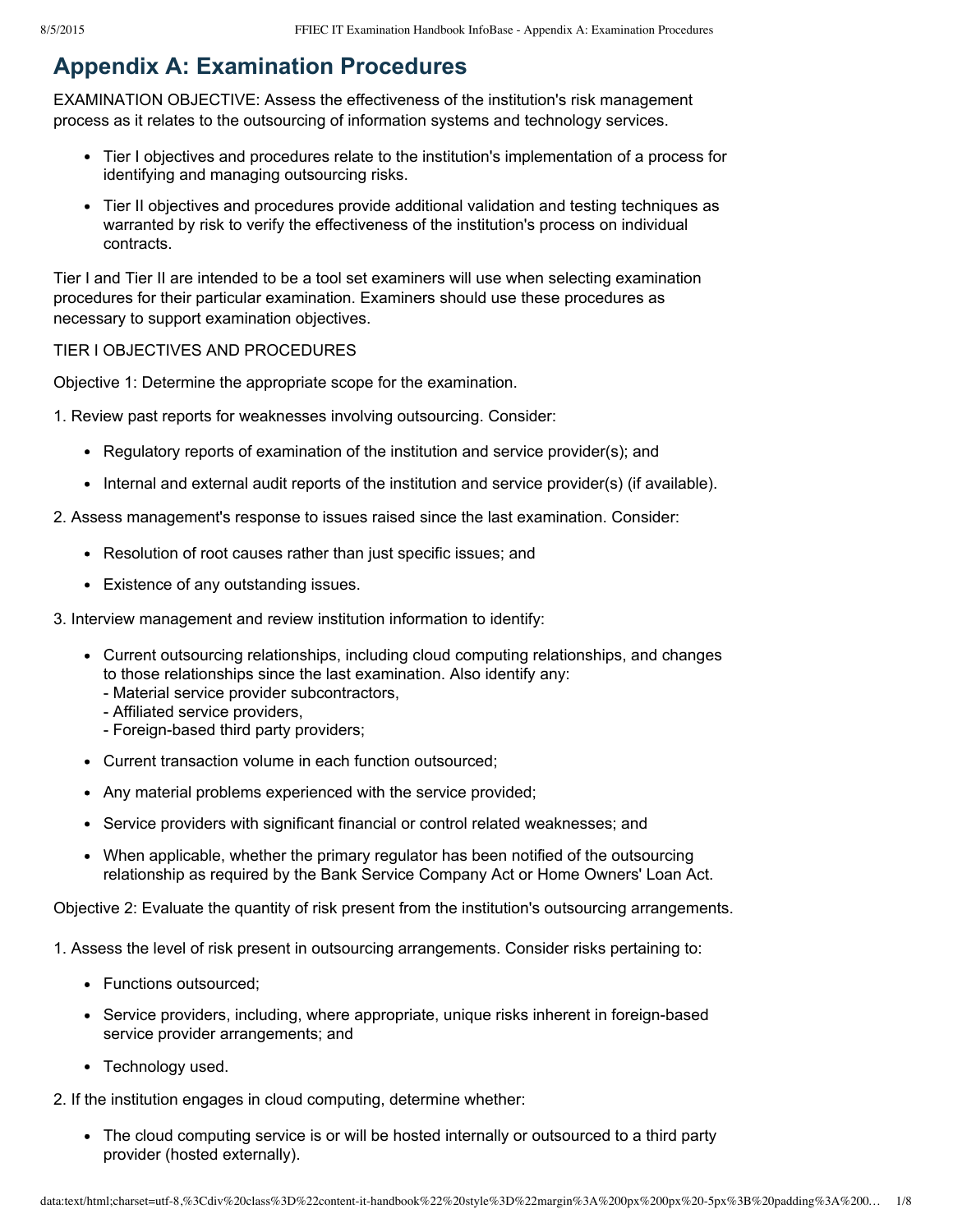- Resources are shared within a single organization or across various clients of the service provider. (Resources can be shared at the network, host, or application level).
- The institution has the ability to increase or decrease resources on demand without involving the service provider (on-demand self-service).
- Massive scalability in terms of bandwidth or storage is available to the institution.
- The institution can rapidly deploy or release resources.
- The financial institution pays only for those resources which are actually used (pay-as-you go pricing)
- 3. If the institution engages in cloud computing, identify the type(s) of service model that is or will be used:
	- Software as a Service (SaaS) application software is hosted in the cloud; commonly used for email applications such as Hotmail or Gmail, time reporting systems, customer relationship management (CRM) systems such as SalesForce, etc.;
	- Platform as a Service (PaaS) development platform such as Java, .Net, etc. for developing systems is hosted in the cloud;
	- Infrastructure as a Service (IaaS) infrastructure resources such as data processing, data storage, network systems, etc. are provided via the cloud; or
	- Data as a Service (DaaS) data is provided or accessed via the cloud such as access to LexisNexis data, Google data, and Amazon data
- 4. If the institution engages in cloud computing, identify the type of deployment model to be used:
	- Private Cloud hosted for or by a single entity on a private network; can be hosted internally or outsourced but is most often operated internally; only those within the entity share the resources;
	- Community Cloud hosted for a limited number of entities with a common purpose; access is generally restricted; most often used in a regulated environment where entities have common requirements;
	- Hybrid Cloud data or applications are portable and permit private and public clouds to connect; or,
	- Public Cloud available to the general public; owned and operated by a third party service provider

Objective 3: Evaluate the quality of risk management

1. Evaluate the outsourcing process for appropriateness given the size and complexity of the institution. The following elements are particularly important:

- Institution's evaluation of service providers consistent with scope and criticality of outsourced services; and
- Requirements for ongoing monitoring.

2. Evaluate the requirements definition process.

- Ascertain that all stakeholders are involved; the requirements are developed to allow for subsequent use in request for proposals (RFPs), contracts, and monitoring; and actions are required to be documented; and
- Ascertain that the requirements definition is sufficiently complete to support the future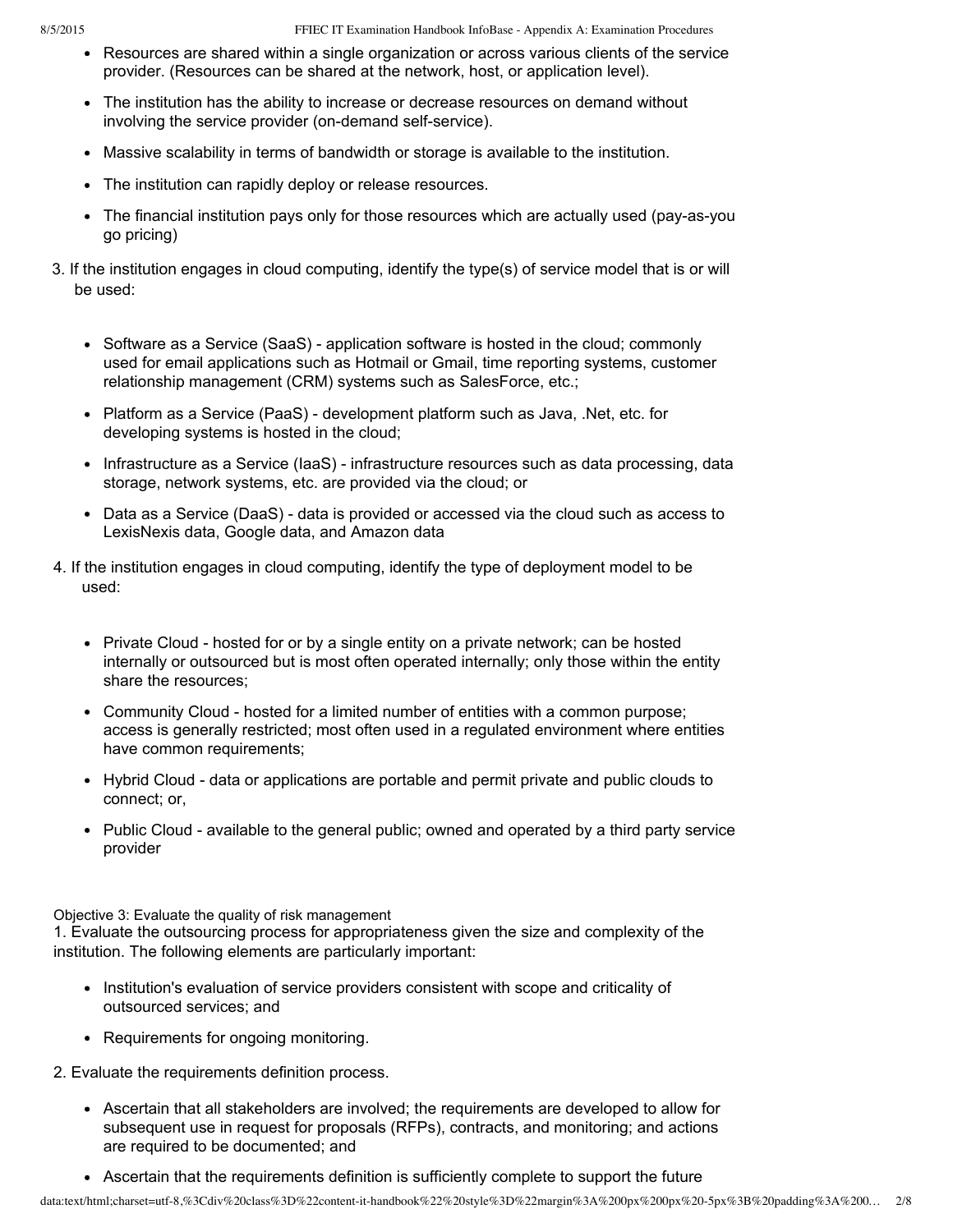control efforts of service provider selection, contract preparation, and monitoring.

- 3. Evaluate the service provider selection process.
	- Determine that the RFP adequately encapsulates the institution's requirements and that elements included in the requirements definition are complete and sufficiently detailed to support subsequent RFP development, contract formulation, and monitoring;
	- Determine that any differences between the RFP and the submission of the selected service provider are appropriately evaluated, and that the institution takes appropriate actions to mitigate risks arising from requirements not being met; and
	- Determine whether due diligence requirements encompass all material aspects of the service provider relationship, such as the provider's financial condition, reputation (e.g., reference checks), controls, key personnel, disaster recovery plans and tests, insurance, communications capabilities and use of subcontractors.
- 4. Evaluate the process for entering into a contract with a service provider. Consider whether:
	- The contract contains adequate and measurable service level agreements;
	- Allowed pricing methods do not adversely affect the institution's safety and soundness, including the reasonableness of future price changes;
	- The rights and responsibilities of both parties are sufficiently detailed;
	- Required contract clauses address significant issues, such as financial and control reporting, right to audit, ownership of data and programs, confidentiality, subcontractors, continuity of service, etc;
	- Legal counsel reviewed the contract and legal issues were satisfactorily resolved; and
	- Contract inducement concerns are adequately addressed.

5. If the institution engages in cloud processing, determine that inherent risks have been comprehensively evaluated, control mechanisms have been clearly identified, and that residual risks are at acceptable levels. Ensure that

- Action plans are developed and implemented in instances where residual risk requires further mitigation.
- Management updates the risk assessment as necessary.
- The types of data in the cloud have been identified (social security numbers, account numbers, IP addresses, etc.) and have established appropriate data classifications based on the financial institution's policies.
- The controls are commensurate with the sensitivity and criticality of the data.
- The effectiveness of the controls are tested and verified.
- Adequate controls exist over the hypervisor if a virtual machine environment supports the cloud services.
- All network traffic is encrypted in the cloud provider's internal network and during transition from the cloud to the institution's network.
- All data stored on the service providers systems are being encrypted with unique keys that only authenticated users from this institution can access.
- Unless the institution is using private cloud model, determine what controls the institution or service provider established to mitigate the risks of multitenancy.
- If a financial institution is using the Software as a Service (SaaS) model, determine whether regular backup copies of the data are being made in a format that can be read by the financial institution. (Backup copies made by the service provider may not be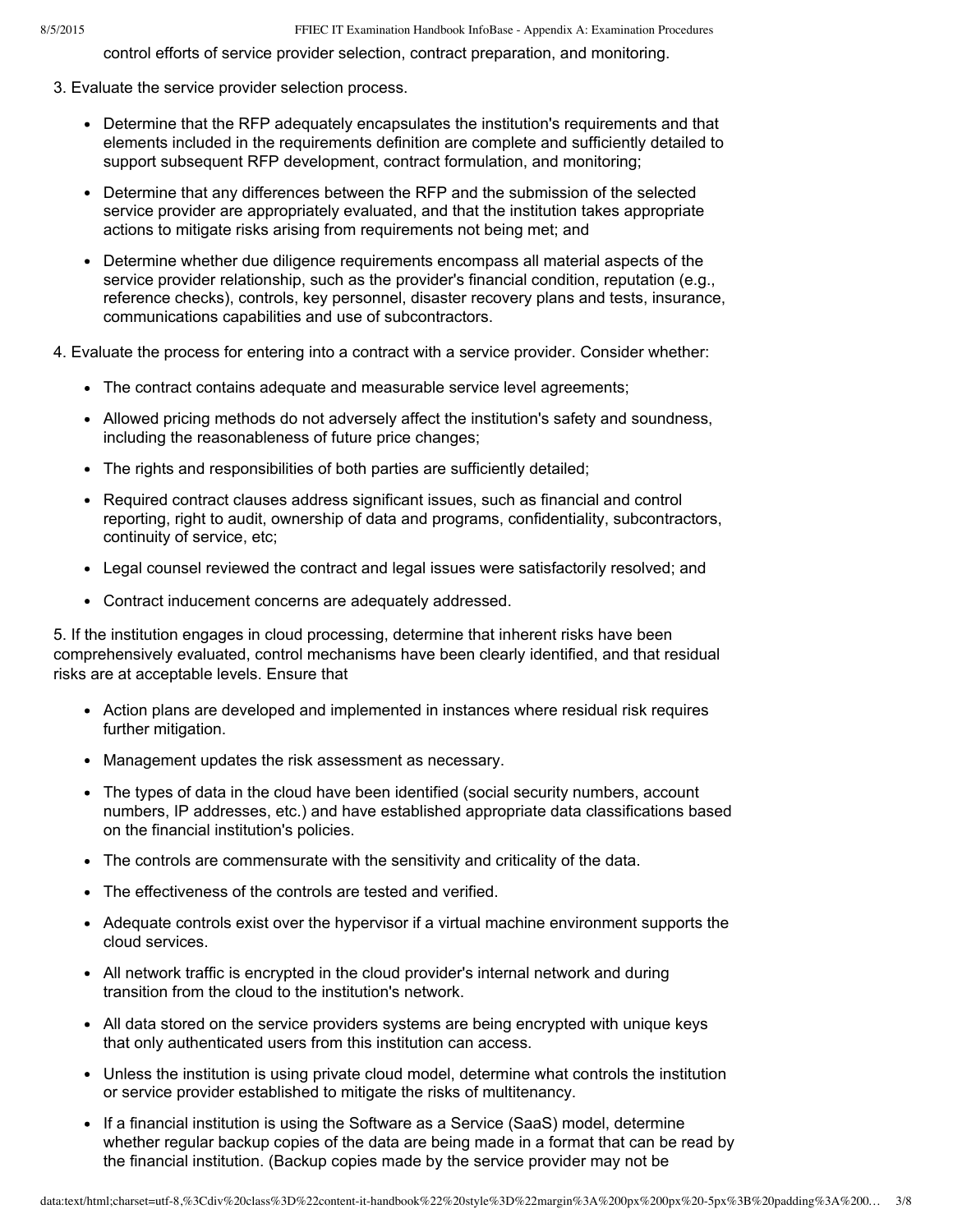readable.)

- Ensure that the financial institution's business continuity plan addresses contingencies for the cloud computing service. Determine whether the financial institution has an exit strategy and de-conversion plan or strategy for the cloud services.
- Determine whether the cloud service provider has an internal IT audit staff with adequate knowledge and experience or an adequate contractual arrangement with a qualified thirdparty audit firm.

6. Evaluate the institution's process for monitoring the risk presented by the service provider relationship. Ascertain that monitoring addresses:

- Key service level agreements and contract provisions;
- Financial condition of the service provider;
- General control environment of the service provider through the receipt and review of appropriate audit and regulatory reports;
- Service provider's disaster recovery program and testing;
- Information security;
- Insurance coverage;
- Subcontractor relationships including any changes or control concerns;
- Foreign third party relationships; and
- Potential changes due to the external environment (i.e., competition and industry trends).

7. Determine whether the following policies and processes have been revised in light of the need for increased controls brought about by the implementation of cloud computing:

- The Information Security Risk Assessment;
- The Technology Outsourcing (Vendor Management) Policy;8. Review the policies regarding periodic ranking of service providers by risk for decisions regarding the intensity of monitoring (i.e., risk assessment). Decision process should:
- The Information Security Policy;
- The Security Incident or Customer Notification Policy;
- The Business Continuity Plan

8. Review the policies regarding periodic ranking of service providers by risk for decisions regarding the intensity of monitoring (i.e., risk assessment). Decision process should:

- Include objective criteria;
- Support consistent application;
- Consider the degree of service provider support for the institution's strategic and critical business needs, and
- Specify subsequent actions when rankings change.

9. Evaluate the financial institution's use of user groups and other mechanisms to monitor and influence the service provider.

Objective 4: Discuss corrective action and communicate findings

1. Determine the need to complete Tier II procedures for additional validation to support conclusions related to any of the Tier I objectives.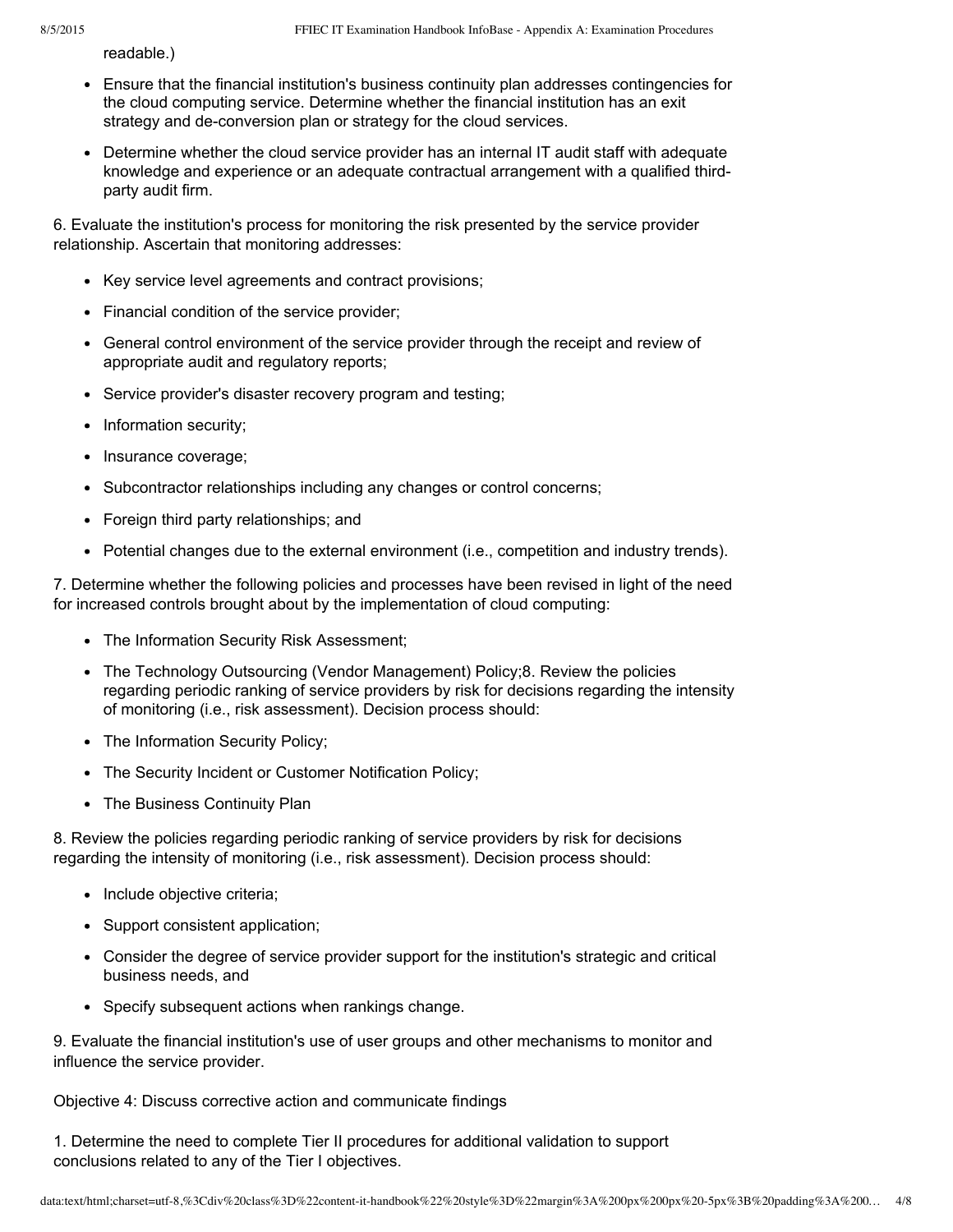- 2. Review preliminary conclusions with the EIC regarding:
	- Violations of law, rulings, regulations;
	- Significant issues warranting inclusion in the Report as matters requiring attention or recommendations; and
	- Potential impact of your conclusions on the institution's risk profile and composite or component IT ratings.

3. Discuss findings with management and obtain proposed corrective action for significant deficiencies.

4. Document conclusions in a memo to the EIC that provides report ready comments for the Report of Examination and guidance to future examiners.

5. Organize work papers to ensure clear support for significant findings by examination objective.

#### TIER II OBJECTIVES AND PROCEDURES

#### A. IT REQUIREMENTS DEFINITION

1. Review documentation supporting the requirements definition process to ascertain that it appropriately addresses:

- Scope and nature;
- Standards for controls;
- Minimum acceptable service provider characteristics;
- Monitoring and reporting;
- Transition requirements;
- Contract duration, termination, and assignment' and
- Contractual protections against liability.

### B. DUE DILIGENCE

- 1. Assess the extent to which the institution reviews the financial stability of the service provider:
	- Analyzes the service provider's audited financial statements and annual reports;
	- Assesses the provider's length of operation and market share;
	- Considers the size of the institution's contract in relation to the size of the company;
	- Reviews the service provider's level of technological expenditures to ensure on-going support; and
	- Assesses the impact of economic, political, or environmental risk on the service provider's financial stability.
- 2. Evaluate whether the institution's due diligence considers the following:
	- References from current users or user groups about a particular vendor's reputation and performance;
	- The service provider's experience and ability in the industry;
	- The service provider's experience and ability in dealing with situations similar to the institution's environment and operations;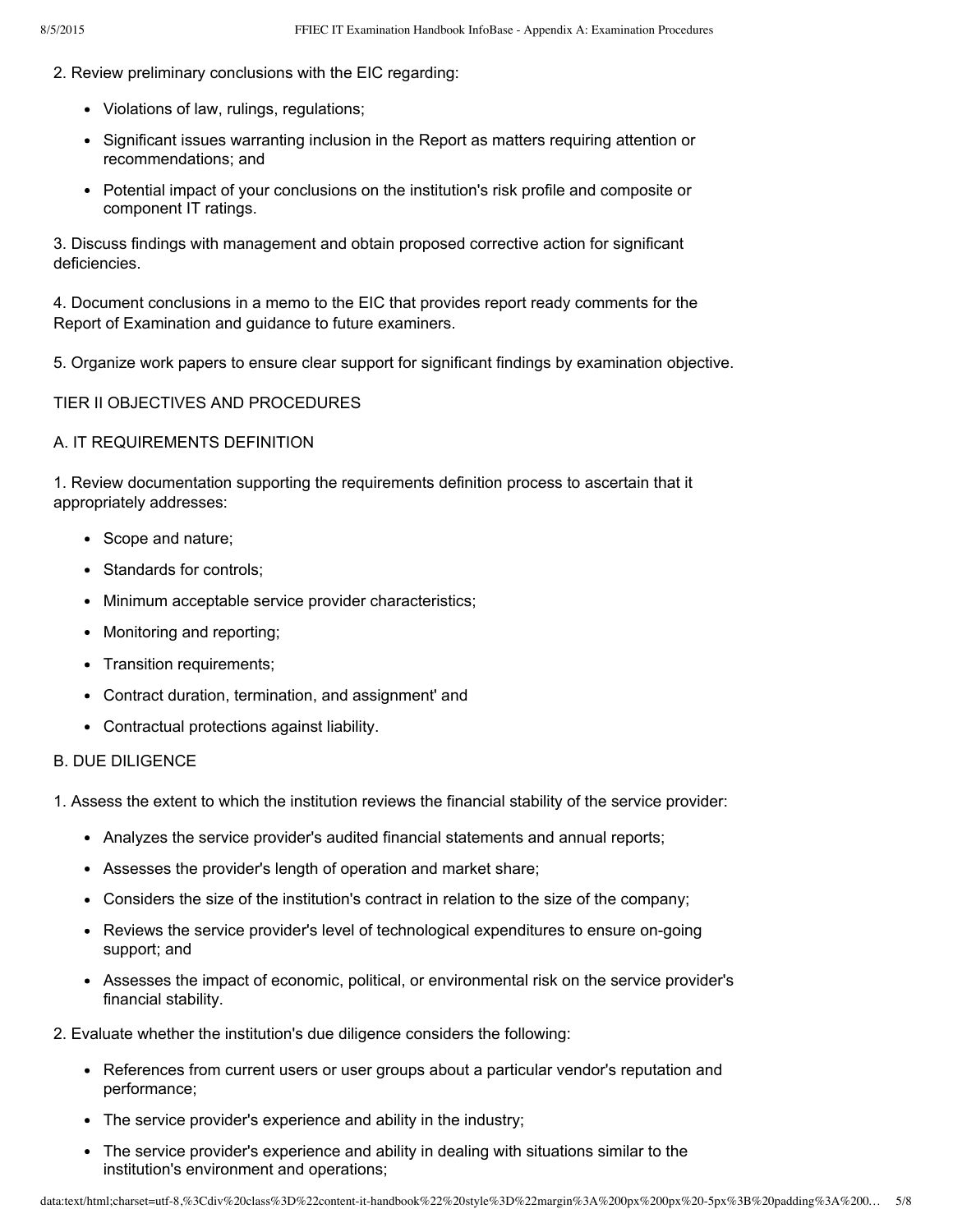- The quality and effectiveness of any cost/benefit analyses. Determine whether the analysis considered the incremental costs of the additional monitoring, operations responsibilities, and protections that may be required of the financial institution.
- The cost for additional system and data conversions or interfaces presented by the various vendors;
- Shortcomings in the service provider's expertise that the institution would need to supplement in order to fully mitigate risks;
- The service provider's proposed use of third parties, subcontractors, or partners to support the outsourced activities;
- The service provider's ability to respond to service disruptions;
- Key service provider personnel that would be assigned to support the institution;
- The service provider's ability to comply with appropriate federal and state laws. In particular, ensure management has assessed the providers' ability to comply with federal laws (including GLBA and the USA PATRIOT Act ); and
- Country, state, or locale risk.

#### C. SERVICE CONTRACT

1. Verify that legal counsel reviewed the contract prior to closing.

- Ensure that the legal counsel is qualified to review the contract particularly if it is based on the laws of a foreign country or other state; and
- Ensure that the legal review includes an assessment of the enforceability of local contract provisions and laws in foreign or out-of-state jurisdictions.
- 2. Verify that the contract appropriately addresses:
	- Scope of services;
	- Performance standards;
	- Pricing;
	- Controls;
	- Financial and control reporting;
	- Right to audit;
	- Ownership of data and programs;
	- Confidentiality and security;
	- Regulatory compliance;
	- Indemnification;
	- Limitation of liability;
	- Dispute resolution;
	- Contract duration;
	- Restrictions on, or prior approval for, subcontractors;
	- Termination and assignment, including timely return of data in a machine-readable format;
	- Insurance coverage;
	- Prevailing jurisdiction (where applicable);
	- Choice of Law (foreign outsourcing arrangements);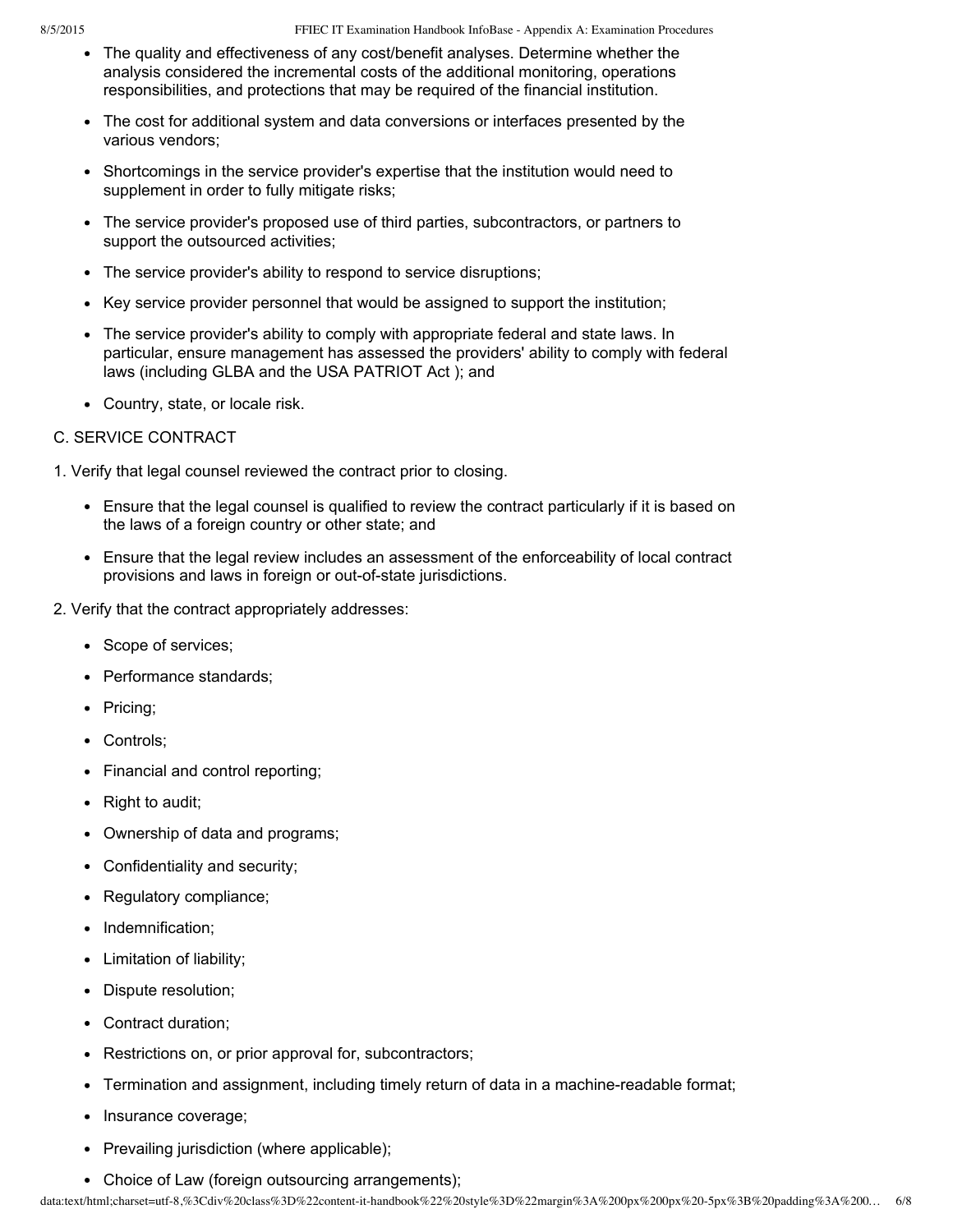- Regulatory access to data and information necessary for supervision; and
- Business Continuity Planning.

3. Review service level agreements to ensure they are adequate and measurable. Consider whether:

- Significant elements of the service are identified and based on the institution's requirements;
- Objective measurements for each significant element are defined;
- Reporting of measurements is required;
- Measurements specify what constitutes inadequate performance; and
- Inadequate performance is met with appropriate sanctions, such as reduction in contract fees or contract termination.

4. Review the institution's process for verifying billing accuracy and monitoring any contract savings through bundling.

# D. MONITORING SERVICE PROVIDER RELATIONSHIP(S)

1. Evaluate the institution's periodic monitoring of the service provider relationship(s), including:

- Timeliness of review, given the risk from the relationship;
- Changes in the risk due to the function outsourced;
- Changing circumstances at the service provider, including financial and control environment changes;
- Conformance with the contract, including the service level agreement; and
- Audit reports and other required reporting addressing business continuity, security, and other facets of the outsourcing relationship.

2. Review risk rankings of service providers to ascertain:

- Objectivity;
- Consistency; and
- Compliance with policy.

3. Review actions taken by management when rankings change, to ensure policy conformance when rankings reflect increased risk.

4. Review any material subcontractor relationships identified by the service provider or in the outsourcing contracts. Ensure:

- Management has reviewed the control environment of all relevant subcontractors for compliance with the institution's requirements definitions and security guidelines; and
- The institution monitors and documents relevant service provider subcontracting relationships including any changes in the relationships or control concerns.

Platform as a Service (PaaS) - development platform such as Java, .Net, etc. for developing systems is hosted in the cloud;

- Infrastructure as a Service (IaaS) infrastructure resources such as data processing, data storage, network systems, etc. are provided via the cloud; or,
- Data as a Service (DaaS) data is provided or accessed via the cloud such as access to